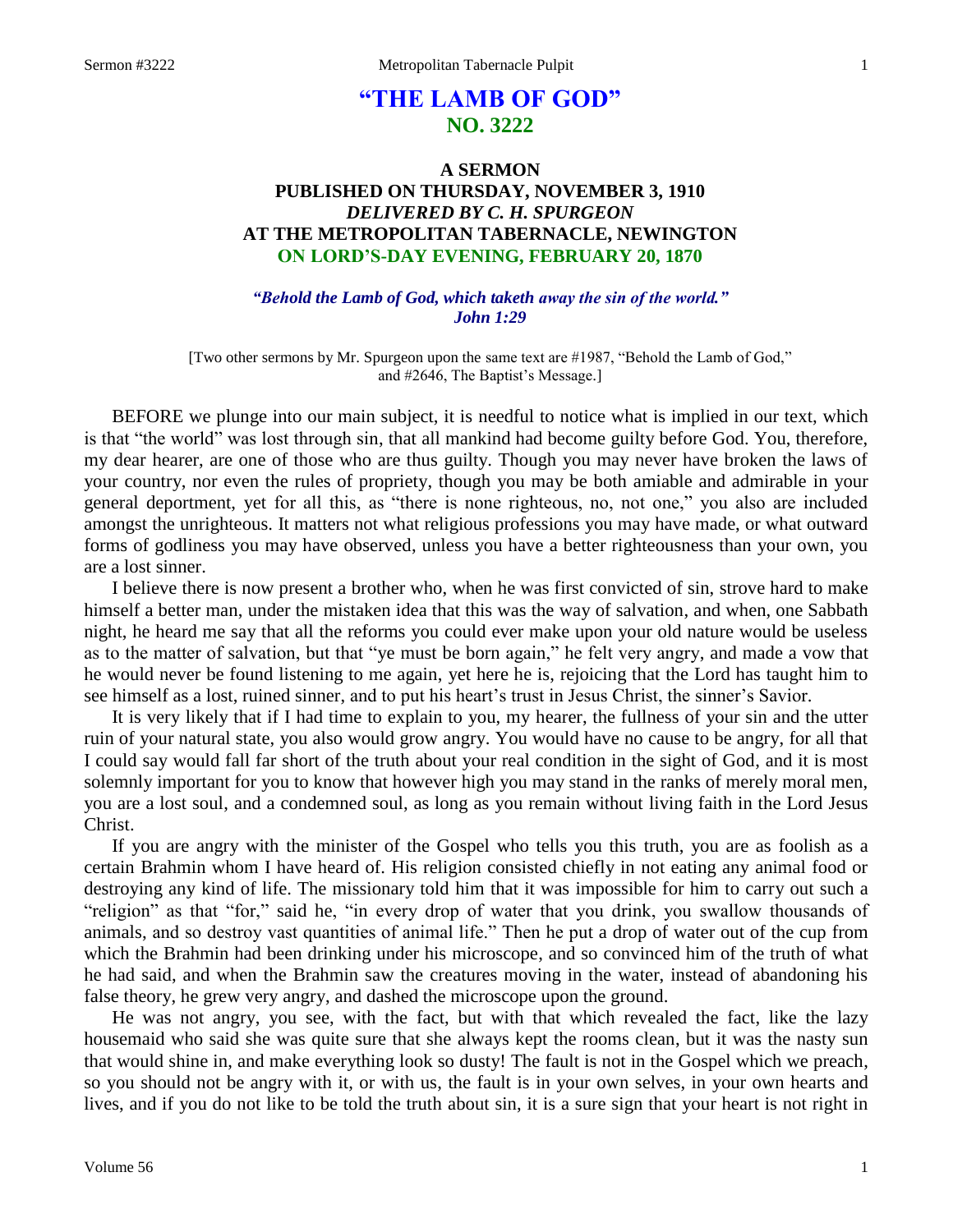the sight of God. It is still true that "every one that doeth evil hates the light, neither cometh to the light, lest his deeds should be reproved."

Well then, with that truth taken for granted—that you, whom I am now addressing, have sinned, and are therefore under God's condemnation unless you are trusting in Christ—we now come directly to our text. We shall take it, not merely as though John the baptist were speaking it, but as we may now use it from our point of view.

It appears to me to be the whole Gospel in a very brief form. You may sometimes write much in a very few words, and here you have an epitome of the whole Gospel of God in these few syllables, "Behold the Lamb of God, which taketh away the sin of the world." I am going to ask, and to try to answer three questions, first, *what is to be beheld?* secondly, *what is to be done?* and thirdly, *why should we do this?*

#### **I.** First, then WHAT IS TO BE BEHELD?

The text mentions *a Lamb*, by which is meant *a sacrifice.* Under the Jewish law, those who had offended brought sacrifices, and offered them to God. These sacrifices were representations of our Lord Jesus Christ, who is "the Lamb of God." Listen, my dear hearer, and I will tell you the Gospel in a few sentences. As God is just, it is inevitable that sin should be punished. If He would pardon you, how can this be righteously accomplished? Only thus, Jesus Christ, His Son, came to earth and stood in the room, and place, and stead of all those who believe on Him, and God accepted Him as the substitutionary sacrifice for all those who put their trust in Him.

Under the Jewish law, the lamb was put to death that the man might not be put to death, and in like manner, Jesus Christ our Lord and Savior suffered the pangs of death by crucifixion and the greater agony of the wrath of God that we might not suffer the pangs of hell and the wrath eternal which is due to sin. There is no other way of salvation under heaven but this.

God cannot relax His justice, and He will by no means clear the guilty, but He laid upon Christ the full punishment that was due to sin, and smote Him as though He had been the actual offender, and now, turning round to you, He tells you that if you trust in Jesus, the merits of His great atoning sacrifice shall be imputed to you, and you shall live forever in glory because Jesus died upon the cross of Calvary. If any of you would have your sins forgiven, and so enjoy peace with God, you must look by faith to that sacrifice which was offered upon Calvary, and keep your eye of faith fixed there, and sooner or later you will certainly receive the blessings of peace into your souls.

But the text not only mentions a Lamb, it says, "Behold *the Lamb of God*," and I draw your special attention to that expression. It is not merely *a* sacrifice to which you are to look, but *the* sacrifice that God has appointed and ordained to be the one and only sacrifice for sin.

This is an all-important point. "The LORD hath laid on him the iniquity of us all....It pleased the LORD to bruise him; he hath put him to grief." If Christ had not been sent of God to be the Savior of sinners, our faith would have had no firm foundation to rest upon, but as God Himself has set forth Christ to be the propitiation for human guilt, then He cannot reject the sinner who accepts that propitiation.

I need not raise any questions as to whether Christ's atonement is sufficient, for God says that it is, and as He is satisfied with the sacrifice offered by His only-begotten and well-beloved Son, surely the most troubled conscience may be equally well satisfied with it.

Your offense, my friend, was committed against God, if then, God is content with what Christ has done on your behalf, and so is willing to pardon you, surely you need not inquire any further, but with gratitude you should at once accept the reconciliation which Christ has made.

It is "the Lamb of God" whom I have to bid you "behold." It is Jesus Christ, the Son of God, who died on Calvary, "the just for the unjust, that he might bring us to God." It was God who appointed Him to die as the Substitute for sinners, it was God who accepted His sacrifice when He died, and now JEHOVAH Himself, speaking from His throne of glory, says to the sinner, "Believe thou on my Son,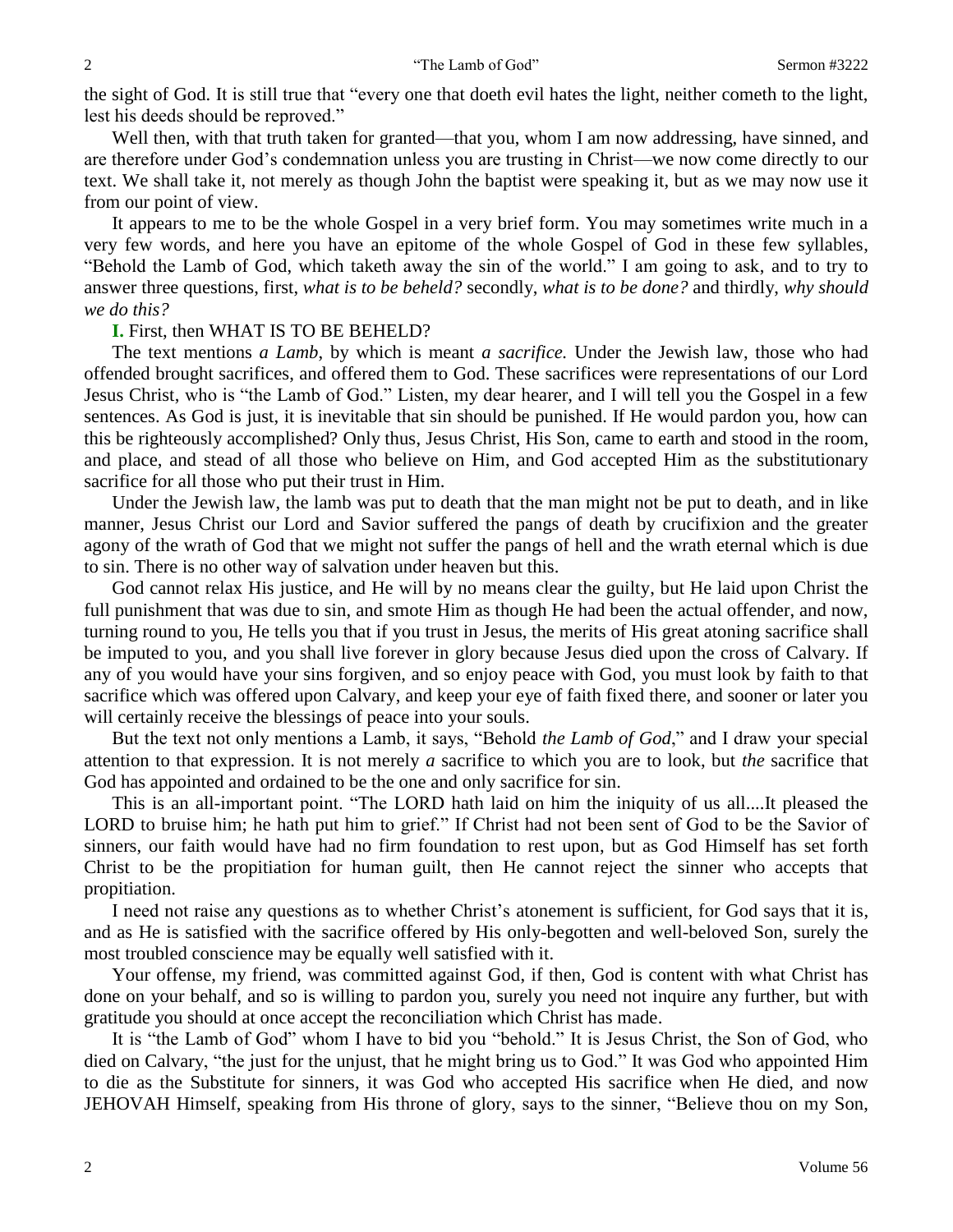#### Sermon #3222 "The Lamb of God" 3

whom I have set forth as the propitiation for human sin; trust thou in him and thou shalt be eternally saved."

Still further to bring out the full force of the text, notice the next words, "Behold the Lamb of God, *which taketh away the sin of the world."* When Jesus Christ was put into our place, our sin was laid upon Him, and sin, like anything else, cannot be in two places at one time. If, then, I, being a believer in Jesus, know that all my sin was laid upon Christ, it follows necessarily that I have no sin left upon me. It has become Christ's burden, He has taken it away from me. "Yes," you say, "but then the sin is still on Christ."

Ah! but my hearers, if our Lord Jesus Christ, "His own self bare our sins in his own body up to the tree," He there endured all the punishment that was due to us, or an equivalent for it, and those sins were by that means put away, that is to say, they ceased to be, so they do not exist any longer. All my indebtedness to God was transferred to Christ, and He paid all my debts.

Then where are my debts now? Why, there are none, they are all gone forever. This is what Christ does for every one who truly trusts in Him, He takes that man's sins, suffers what that man ought to have suffered, and puts that man's sins absolutely out of existence, so that they cease to be. Christ has accomplished the great work described to Daniel by the angel Gabriel, He has finished the transgression, made an end of sins—what a strong expression that is!—made reconciliation for iniquity, and brought in everlasting righteousness.

How gloriously He has put sin right away for all who believe in Him! "As far as the east is from the west, so far hath he removed our transgressions from us." Of all sinners in the whole world who believe in Jesus Christ, it may be truly said that all their sins are gone past all recall, God has cast them behind His back into the depths of the Red Sea of the Savior's blood, and they shall not be remembered against them any more forever. It is thus that the Lamb of God taketh or beareth away sin.

But *whose sin does He take away?* The text says, *"the sin of the world."* By this expression, I believe is intended the sin, not of the Jews only, but of Jews and Gentiles alike—the sin, not of a few sinners only, but of all sinners in the whole world who come to Jesus, and put their trust in Him. He has so taken away "the sin of the world" that every sinner in the world who will come to Him, and trust in Him, shall have all his sins put away forever.

Whether he be Greek or Jew, circumcised or uncircumcised, Barbarian or Scythian, bond or free, if he truly believes in Jesus, it is certain that Christ took all his sins away. Whether he was born eighteen hundred years ago, or whether he shall be born in the ages that are yet to come, does not make any difference to this fact—Christ has borne his sins if he trusts in Jesus as his own Savior. This is the sign and token by which he may assuredly know that he has a saving and eternal interest in the precious blood of Jesus, "He that believeth on him is not condemned."

The gate of grace is set very wide open in our text, if it were not, some poor sinners would be afraid to enter. "Oh!" asks one, "is this mercy for me? Is it for me?" Well, friend, I will ask you a question will you trust Christ? Will you come to Him this very moment, and take the mercy that He freely presents to all who will accept it? If so, I am sure that it is yours, as sure as I am that it is mine.

Possibly somebody has come in here tonight hoping to hear something new, but I have nothing new to tell, nor do I wish ever to have anything more new than this, "that Christ Jesus came into the world to save sinners," or this, "God so loved the world that he gave his only begotten Son, that whosoever believeth in him should not perish, but have everlasting life."

When Dr. Judson went home to America from Burma, there was a large congregation gathered together, and they requested the returned missionary, the veteran of so many years of service, to address the assembly. He stood up and simply told the story that I have again told you tonight, the story of Christ suffering in the stead of sinners, and of Christ saving all who trust Him.

Then he sat down, and one who sat next him said to him, "I am afraid the friends are rather disappointed, they expected to hear something interesting from you." He said, "I have spoken to them to the best of my ability, upon the most interesting subject in the whole world, what could I have done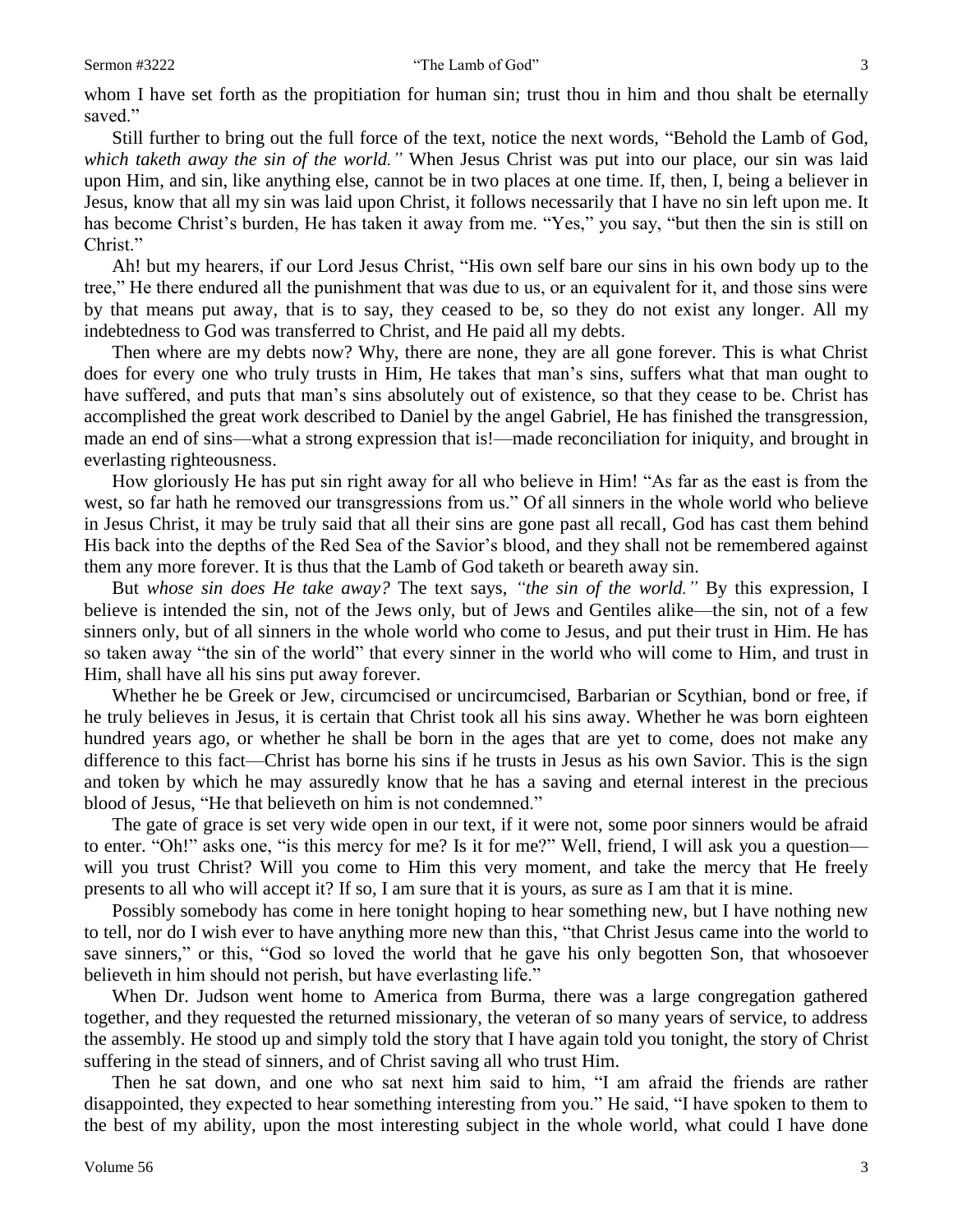better than that?" "Yes," said the other, "but after having been so long abroad, they thought that you would tell them some interesting story, they did not think you would come all the way from Burma just to tell them only that." The missionary then rose and said, "I should like to go home feeling that although I have come all the way from Burma, I do not know anything that I can tell you that I think is half as good for you to hear, or half so interesting, as the story of the love of Christ in dying to save sinners."

The good doctor was right, and I feel just as he did, that there is nothing so interesting as the story of the cross. You want to hear it, you who are already saved, and you want to hear it, you who are not yet saved. *You* must hear it, for there is no hope of salvation for you except as faith shall come to you by hearing, and especially hearing that portion of the Word of God which deals most closely with the cross of Christ.

One night, a dissolving-view lecture upon the Holy Land was being given, and as the audience, sitting in darkness, looked at a picture of Jerusalem, they were startled by a voice asking, "Where is Calvary?" Ah! and that is the question that many of you want to ask, "Where is Calvary?" There must you turn your eye, where, betwixt the two thieves, your Savior died. If you really do look to Him as He dies there for guilty sinners, you are saved, and then, whatever else you do not know, you know enough to save you, for you are wise unto life eternal. May the Lord graciously make you thus wise through the effectual working of His ever-blessed Spirit! So then, God in human flesh, the divinely appointed sacrifice for human guilt, "the Lamb of God," is what you are in our text bidden to "behold."

**II.** But now, secondly, WHAT ARE WE TO DO?

How are we to have a part and lot in that great sacrifice which Christ offered on Calvary? The answer of the text is, *"Behold"*—that is, look to *"the Lamb of God."—*

### *"There is life in a look at the Crucified One."*

"Behold the Lamb of God" means believe on the Lord Jesus Christ, trust in Him as your Savior, accept God's revelation concerning Him, and rely upon Him to save you. This is the way of salvation.

Notice *how opposed this is to the idea that we are critically to understand the doctrines of the Gospel before we can be saved*. How many persons there are who want to know this and to understand that! They come to us and say, "Here are two texts that do not seem to us to square with one another, and there are those two doctrines of divine sovereignty and human responsibility which do not appear to be consistent with each other. Must we understand all the mysteries before we can be saved?"

O foolish people! They remind me of one who is shipwrecked, and who, as the lifeboat comes up to the sinking ship, or to the spar upon which he is floating, says to the captain, "Before I can get on board that lifeboat, I want to know the exact number of planks there are in it, and I do not think that knowing that would content me, I should like also to know how many rivets and bolts there are in the boat, and I want also to know what is the theory of the operation of the oars upon the waves, and how it is that boats are propelled."

If a man ever did talk thus, I am pretty sure that the captain of the lifeboat would exclaim, "What a fool that man is! He is in danger of drowning, yet he talks like this! Come into the boat at once, or we must leave you to perish!" And I also feel that you unconverted sinners have no business to set yourselves up as critics of the Word of God. There is something much simpler than that for you to do, and the text bids you do it. It is this, "Behold the Lamb of God," do not sit down to manufacture difficulties, "believe on the Lord Jesus Christ, and thou shalt be saved."

There are various ways of using a piece of bread. One man may take it, and employ it in rubbing out the pencil marks which he has made upon a sheet of paper. Another man may take it to an analyst, and ask him to see how much alum the baker may have put into it. But the really hungry man, the one who gets the most good out of the piece of bread, eats it, and that is what I recommend you to do with the Gospel—not begin to turn it about this way and that, not ask all manner of questions concerning it, but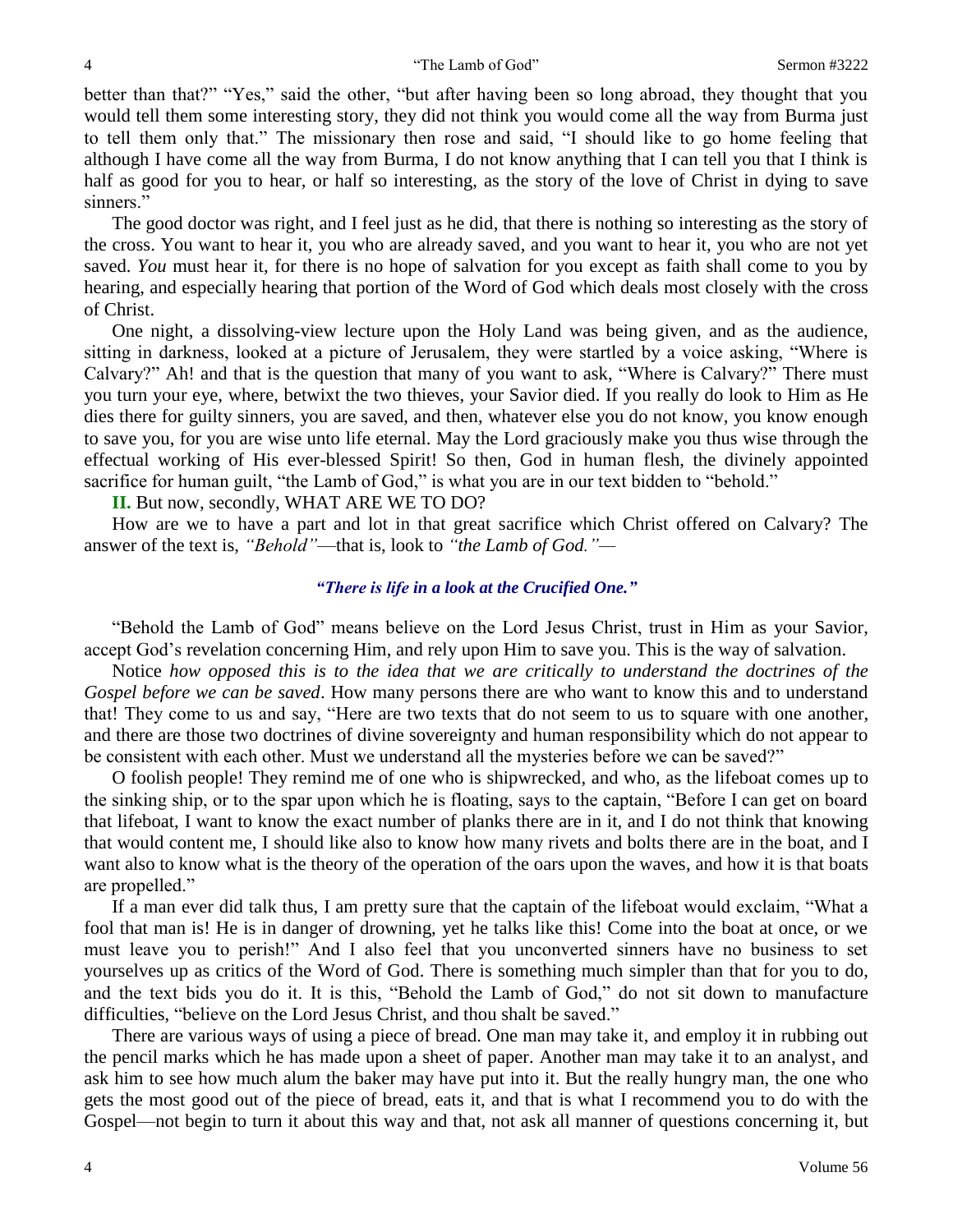#### Sermon #3222 "The Lamb of God" 5

feed upon it, and the way to feed upon it is to accept and believe it, and especially to put your trust in Jesus Christ, who is the very essence of the Gospel.

"Behold the Lamb of God," says the text, then *that command is opposed to the question that troubles so many—whether they are elect or not.* That is like wanting to read Hebrew before one has learned to speak English. Such people are not content to learn the A B C, the elements, the rudiments of the Gospel first, they first want to know the Gospel's classics, or mathematics, or metaphysics first, but that cannot be.

During the recent hard frosts I have struck up an acquaintance with a little friend who, I am afraid, may desert me by and by, but our friendship has been exceedingly pleasant to each of us thus far. On the little balcony outside my study windows, I observed a robin frequently coming, so I took an opportunity one morning, to put some crumbs there, and I have done the same thing every morning since, and my little feathered friend comes close up to the window frame, and picks up the crumbs, and I do not perceive that he has any difficulty about whether the crumbs were laid there for him, or whether I had any electing love towards him in my heart.

There were the crumbs, he wanted them, and he picked them up and ate them, and I can tell you that in doing so, he exactly fulfilled my purpose in putting the crumbs there. I thought that he acted very wisely, and I think that if a poor sinner wants mercy, and he sees that there is mercy to be had, he had better not pause to ask, "Did God decree me to have it?" but go and take it, and he will then find that in doing so, he is fulfilling God's decree.

My little robin friend is very wise in his way, for he has called a friend of his to join him at the feast on the balcony. How he did it, I do not know, but he managed to tell a blackbird all about the crumbs, and he brought him last Friday morning to see them for himself. The blackbird was rather shy at first, and stood for a while on the iron bar of the balcony, but after looking in at the study window, he hopped down, and neither he nor the robin asked whether it was my purpose that the blackbird should have any of the crumbs, but there were the crumbs, and they were both hungry, so they came and fed together.

So, if any of you find Jesus Christ for yourselves, and you know some poor soul who wants Him, do not begin asking whether it is God's purpose or decree that he also should find the Savior, you go and invite him to come to Jesus, and then both of you come to the Savior together, and then, just as the robin and blackbird exactly fulfilled my purpose in throwing out the crumbs, so, when you and your friend too come to Christ, you will rejoice to find that you have both of you fulfilled the eternal purpose of the divine decree of the great heart of God. It is not your business to look into the book of God's secret purposes, but to look to Christ, or as our text puts it, to "behold the Lamb of God, which taketh away the sin of the world."

Ah! but this beholding of the Lamb of God is a thing to which men cannot readily be brought. I know many whose consciences are truly awakened, and who see themselves as sinners in the sight of God, but instead of beholding the Lamb of God, they are continually beholding themselves. I do not think that they have any confidence in their own righteousness, but they are afraid that they do not feel their guilt as much as they ought. They think that they are not yet sufficiently awakened, sufficiently humbled, sufficiently penitent, and so on, and thus they fix their eyes upon themselves in the hope of getting peace with God.

Suppose that yesterday or the day before, you had felt very cold, and therefore you had gone outside your house, and fixed your gaze upon the ice and the snow, do you think that sight would have warmed you? No, you know you would have been getting colder all the time. Suppose you are very poor, and you studiously fix your mind's eye upon your empty pocket, do you think that will enrich you? Or imagine that you have had an accident, and that one of your bones is broken, if you think very seriously of that broken bone, do you think that your consideration will mend it?

Yet some sinners seem to imagine that salvation can come to them through their consideration of their lost and ruined condition. My dear unconverted hearers, you are lost whether you know it or not. Take that fact for granted. If you would be saved, look not at yourselves, but "behold the Lamb of God."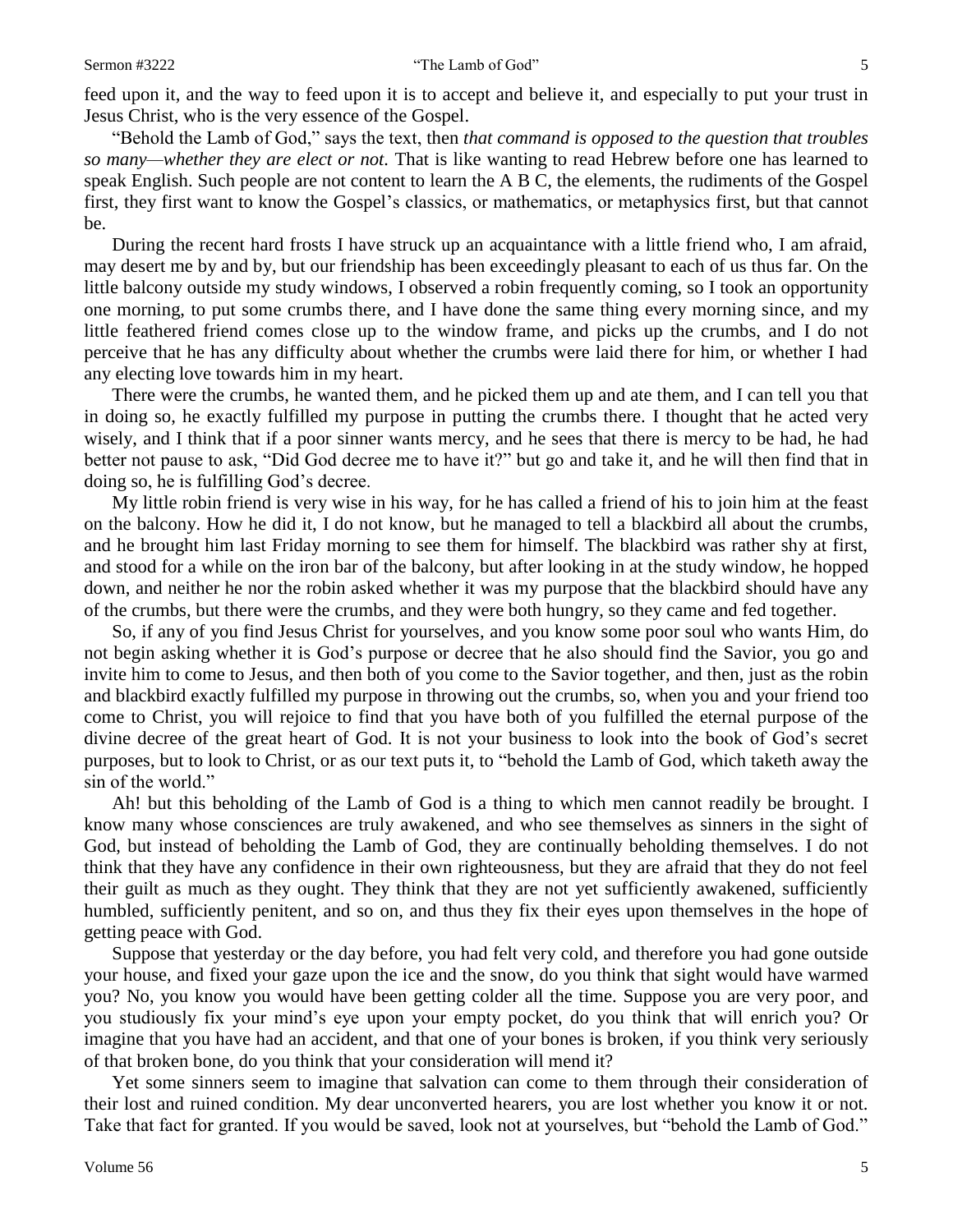He has been sent by His Father to be the Savior of sinners, and it is by trust in Him that peace and pardon will come to you. I pray you not to suppose, for a single moment, that your repentance, your tears, or your softened heart can prepare you for Christ. Do not come to Christ because you have a tender heart, but come to Christ to get a tender heart. Do not come to Him because you are fit to come, but because you want to be made fit, and remember that—

> *"All the fitness He requireth Is to feel your need of Him; This He gives you; 'Tis the Spirit's rising beam."*

But do give up looking at yourself, and "behold the Lamb of God."

Let me also, dear friend, *warn you against the notion that your prayers can save you apart from beholding Christ*. I believe that it is both the duty and the privilege of every living soul to pray, but that the first command to a sinner is to pray, I deny. There first command is, "Believe on the Lord Jesus Christ," and when you have done that, you will soon get to praying.

I think it is stated in McCheyne's life, that after an earnest sermon, he found a man under deep concern of soul. And after saying a word or two to him, he said, "I cannot stay longer with you myself, but there is one of my elders who will pray with you." The elder did so, and he prayed in so fervent a fashion that it was remarked that he seemed to be like Jacob wrestling with the angel until he prevailed.

The man afterwards came to see Mr. McCheyne and said to him, "I am very thankful that I was at your church that night, I feel very happy, and I believe I am saved." "Well," said McCheyne, "what makes you feel so happy?" "Oh!" he said, "I have great faith in that good man's prayers." McCheyne at once said, "My friend, I am afraid that good man's prayers will ruin you, if that is where you are putting your confidence, you are utterly mistaken."

He was quite right, and your own prayers will be just such an obstacle in your way if you trust to them instead of trusting to Christ. "I know I pray," says one, "and I am very earnest in prayer." Well, I am glad of that as far as it goes, but if you have not something better to trust to than your own prayers, your prayers will ruin you, for the look of faith is not to be given to prayer, but to Christ.

Our text says, "Behold the Lamb of God." I have told you what that means—look by faith to the sacrifice that Christ made for sinners on the cross at Calvary, and if you look to anything else for salvation, you will not find it. Even your prayers, apart from faith in Christ, will not save you from everlasting destruction. O sinner, get away from everything else and come to Christ!

#### *"None but Jesus, none but Jesus, Can do helpless sinners good."*

This great truth, that believing is the divinely-appointed means of salvation, may be illustrated by the old story of the children of Israel and the serpent of brass. [Other sermons by Mr. Spurgeon upon this subject are as follows, #153, The Mysteries of the Brazen Serpent, #285, Man's Ruin and God's Remedy, and #1500, No. 1,500—Or Lifting Up the Brazen Serpent.] You have heard it scores of times, yet I beg you to listen to it once more.

When the people were bitten by the fiery serpents in the wilderness, they were commanded to look at the serpent of brass that was lifted upon a pole, and whosoever looked, lived. They had nothing to do but to look. Moses lifted up the serpent, and pointed to it, and cried, "Look! Look! Look! and be healed." Possibly there were some who said they were bitten too badly to look. Well, if they could not or did not look, they would die. They might think it was a proof of their humility to say, "We are too sick to be cured," but if they did so, they would die whether they were humble or not.

O my hearer, do not be lost through a mock humility which is really abominable pride! You are not too great a sinner to be saved. I will venture to say that you will dishonor Christ if you ever think such a thing, so let not that sinful thought destroy you.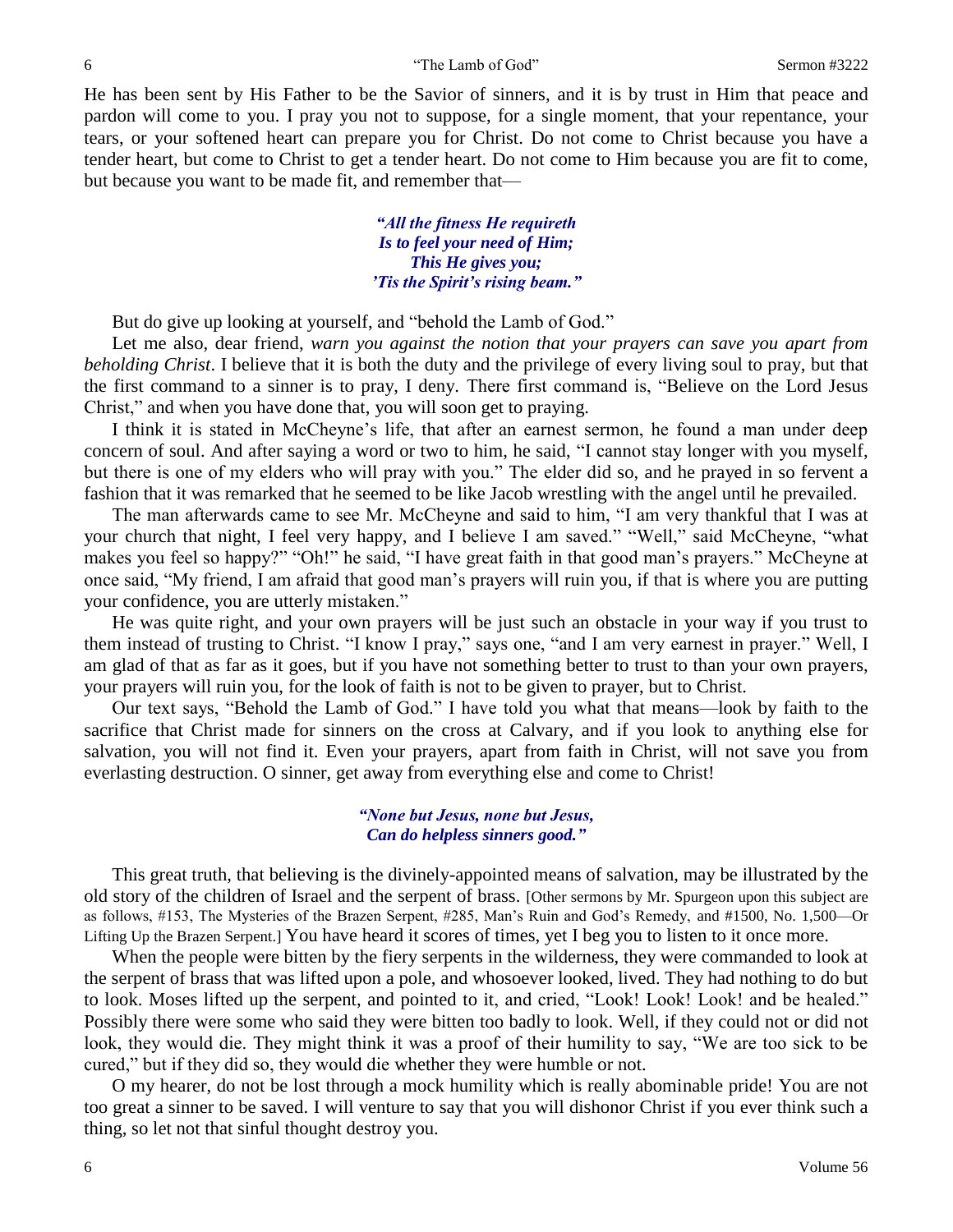There may have been others who said, "We shall not look to the brazen serpent, for we have only got a mere scratch, it will soon be gone." But you know a poison scratch means death, and if your sin were only a scratch (it is much more than that), it would mean eternal damnation for you. So look to Jesus, I implore thee, just as thou art, look now, look and live.

Perhaps there was one who said, "My father had a famous recipe for serpent bites, it was given to him by a celebrated doctor in Egypt, so we will mix up the proper ingredients, and so get cured." Well, if any who were bitten were to act and speak like that, they would all die, the deadly venom would certainly destroy them, whatever ointments they might use. A look at the brazen serpent gave life, but the refusal to look brought death.

There may have been some fine gentlemen there who had imbibed skeptical notions during their life in Egypt. They were so clever that they thought they knew a great deal more than the Lord's servant to whom God had specially revealed the only effectual remedy, so they turned on their heels and said, "Such a remedy as this is utterly ridiculous, it is not according to the laws of physics that the mere looking at a piece of brass can heal people of the bites of snakes," so they perished. Notwithstanding all their learning and wit, notwithstanding their jeers at the divinely-appointed remedy, they perished, and nobody in the whole camp was healed except those who were simple enough and wise enough to take God at His word.

Then, though they were terribly bitten, and their blood was set on fire by the poison, and though some of them were in a truly desperate state, when they just looked at the serpent of brass, in a moment their blood again flowed healthily through their veins, and their strength returned to them in all its former vigor, and dear friends, there shall be no soul saved in the whole world except by looking to the crucified Christ of Calvary. All trust in christening (or even in Baptism), in confirmation, in sacraments, in ceremonies, in priests, and popes, and relics, are all a lie together, but as long as God's Word remains true, he who looks by faith to Christ alone must and shall be eternally saved.

Oh, how can I utter this truth so as to make it plainer, or how shall I plead with you so as to bring you all to trust in Christ? I cannot do this, but I pray the Holy Spirit to do it, for He can, and then you will believe in Jesus, and so receive life everlasting.

**III.** I must not detain you longer, as our time has fled, otherwise, I was to have answered a third question, WHY SHOULD WE THUS LOOK?

The answer would have been that God has appointed this as the only way of salvation, that those who obey the command of the text will obtain immediate salvation, and that, being saved, they shall have joy and peace in believing, and that those who neglect or refuse to "behold the Lamb of God" must, without doubt, perish everlastingly. Of His infinite mercy, may God graciously grant that none whom I am now addressing, may refuse to believe in Jesus, but may everyone look to Him, and live, live now, and live forever.

### **EXPOSITION BY C. H. SPURGEON**

## *JOHN 1:1-34*

#### **Verse 1.** *In the beginning was the Word,—*

Christ the Word has existed from all eternity. He is the eternal Son of the eternal Father, He is really what Melchisedec was metaphorically, "having neither beginning of days, nor end of life." "In the beginning was the Word,"—

**1.** *And the Word was with God, and the Word was God.*

The Word was as truly God as the Father was God, and as the Spirit was God. "These three are one," and ever have been one. "Very God of very God" is that Jesus whom we trust, and love, and adore.

**2-5.** *The same was in the beginning with God. All things were made by him; and without him was not any thing made that was made. In him was life; and the life was the light of men. And the light shineth in darkness; and the darkness comprehended it not.*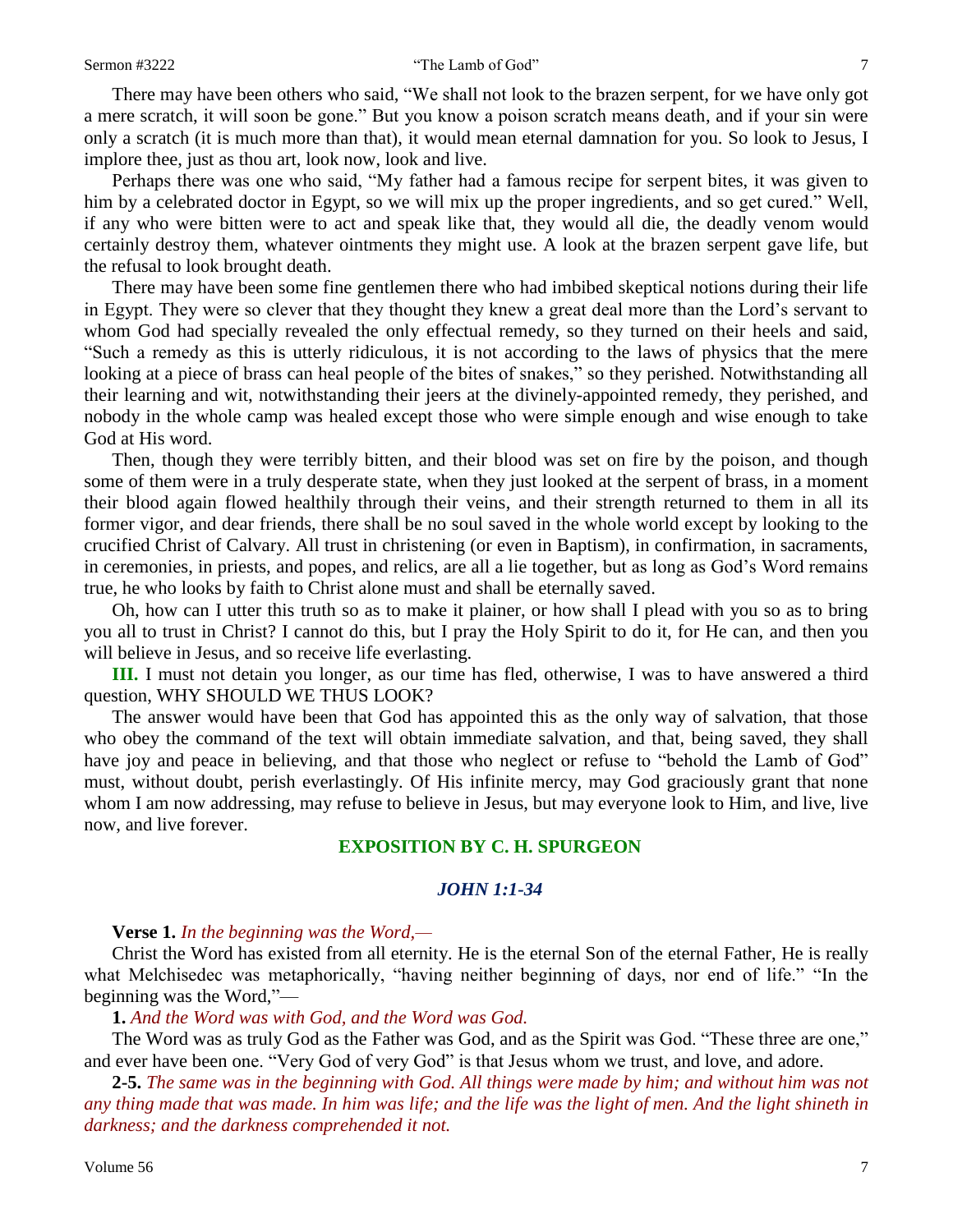The light of Christ shone many times amid the darkness that enshrouded the world before His coming to live here in the flesh, yet comparatively few recognized that light, and rejoiced in it. Christ's light shines more brightly now, but the dark, benighted soul of man perceives not the brightness of our spiritual Lord until the Holy Spirit works the mighty miracle of regeneration, and so gives sight to those who have been blind.

#### **6.** *There was a man sent from God, whose name was John*.

What a descent it is from "The Word of God," to the "man sent from God, whose name was John"! Jesus Himself said concerning John, "Among them that are born of women there hath not risen a greater than John the Baptist," yet from the greatest of prophets, what a climb it is to get up to Jesus Christ, the Son of God! "There was a man sent from God, whose name was John."

**7-9.** *The same came for a witness, to bear witness of the Light, that all men through him might believe. He was not that Light, but was sent to bear witness of that Light. That was the true Light, which lighteth every man that cometh into the world.*

That John could not do, he could only bear witness to Christ, the true Light, who alone is able to illuminate, in a larger or lesser degree, "every man that cometh into the world."

**10.** *He was in the world, and the world was made by him, and the world knew him not.*

Oh, what terrible estrangement sin has caused between God and man! What dreadful ignorance sin has created in the human mind! The world was made by Christ, yet "the world knew him not."

#### **11.** *He came unto his own, and his own received him not*.

To those who were chosen as "His own" out of all the nations upon the earth, to those to whom He was specially promised of old, to the descendants of Abraham, Isaac, and Jacob—to these Jesus came, yet they "received him not."

#### **12.** *But—*

This is a blessed "But." Though Christ's own nation, the Jews, as a whole "received him not," there was "a remnant according to the election of grace," there were some who received Him. "But"—

**12.** *As many as received him, to them gave he power to become the sons of God, even to them that believe on His name:*

How came those persons to receive Him when others rejected Him? There must have been some great change wrought in them to make them different from the rest of their countrymen, and truly there was, for these were twice born men,—

**13.** *Which were born, not of blood, nor of the will of the flesh, nor of the will of man, but of God.* [See sermon #2259, The Simplicity and Sublimity of Salvation].

So that those who receive Christ, those who truly believe on Christ, are people who have been born, as others have not been born, by a new birth from heaven, a supernatural birth, so that they are a people set apart by themselves as those who have been twice created, first as human beings just like others, and then as new creatures in Christ Jesus.

**14-18.** *And the Word was made flesh, and dwelt among us, (and we beheld his glory, the glory as of the only begotten of the Father,) full of grace and truth. John bore witness of him, and cried, saying, This was he of whom I spake, He that cometh after me is preferred before me: for he was before me. And of his fullness have all we received, and grace for grace* [See sermons #858, The Fulness of Jesus the Treasury of Saints, and #1169, The Fulness of Christ the Treasury of the Saints]. *For the law was given by Moses, but grace and truth came by Jesus Christ. No man hath seen God at any time; the only begotten Son, which is in the bosom of the Father, he hath declared him.*

There is no way of knowing God and being reconciled to God, except as we receive Jesus Christ, His Son, into our hearts and learn of Him, through the Holy Spirit's teaching, all that He delights to reveal to us concerning His Father.

**19-23.** *And this is the record of John, when the Jews sent priests and Levites from Jerusalem to ask him, Who art thou? And he confessed, and denied not; but confessed, I am not the Christ. And they asked him, What then? Art thou Elias? And he saith, I am not. Art thou that prophet? And he answered,*